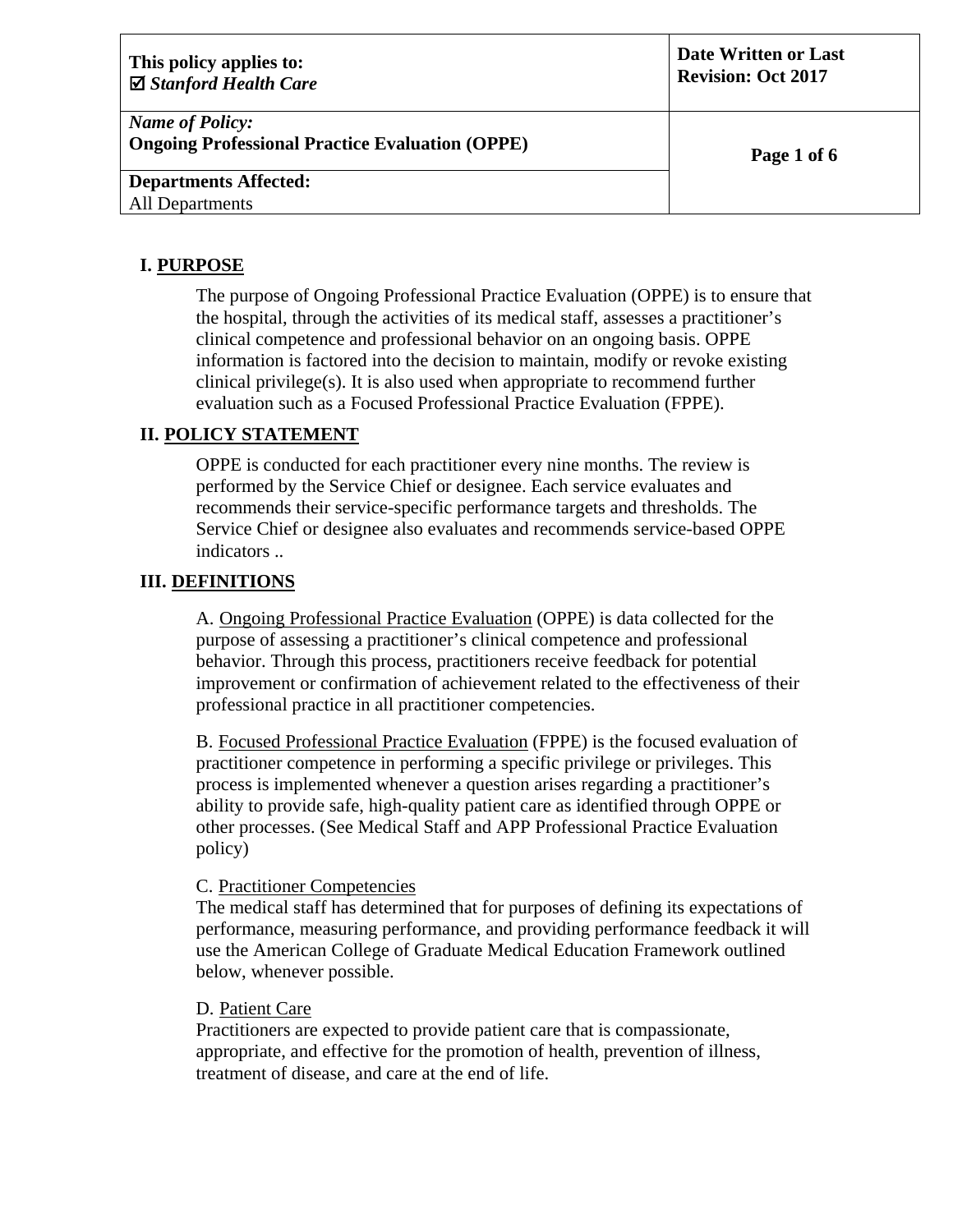| This policy applies to:<br>$\boxtimes$ Stanford Health Care                      | Date Written or Last<br><b>Revision: Oct 2017</b> |
|----------------------------------------------------------------------------------|---------------------------------------------------|
| <b>Name of Policy:</b><br><b>Ongoing Professional Practice Evaluation (OPPE)</b> | Page 2 of 6                                       |
| <b>Departments Affected:</b><br>All Departments                                  |                                                   |
|                                                                                  |                                                   |

#### E. Medical/Clinical Knowledge

Practitioners are expected to demonstrate knowledge of established and evolving biomedical, clinical, and social sciences and the application of their knowledge to patient care and the education of others.

### F. Practice-Based Learning and Improvement

Practitioners are expected to be able to use scientific evidence and methods to investigate, evaluate, and improve patient care practices.

#### G. Interpersonal and Communication Skills

Practitioners are expected to demonstrate interpersonal and communication skills that enable them to establish and maintain professional relationships with patients, families, and other members of health care teams.

#### H. Professionalism

Practitioners are expected to demonstrate behaviors that reflect a commitment to continuous professional development, ethical practice, an understanding and sensitivity to diversity, and a responsible attitude toward their patients, their profession, and society.

#### I. Systems-Based Practice

Practitioners are expected to demonstrate both an understanding of the contexts and systems in which health care is provided, and the ability to apply this knowledge to improve and optimize health care.

J. Conflict of Interest A member of the medical staff requested to perform OPPE evaluation may have a conflict of interest if he or she may not be able to render a fair and constructive opinion. Potential conflicts of interest are outlined in the Conflict of Interest for Medical Staff policy. It is the obligation of the reviewer to disclose to the Care Improvement Committee (CIC) Chair or Chief of Staff, in advance, the potential conflict. It is the responsibility of the CIC Chair or Chief of Staff to determine, on a case-by-case basis, if a potential conflict is substantial enough to prevent the individual from completing the review. The determination of the CIC Chair or Chief of Staff will prevail in any disagreement regarding the existence of a conflict.

#### K. Reviewer

Service Chief or designee responsible for the OPPE review. Designee is identified by the Service Chief.

### **IV. SCOPE**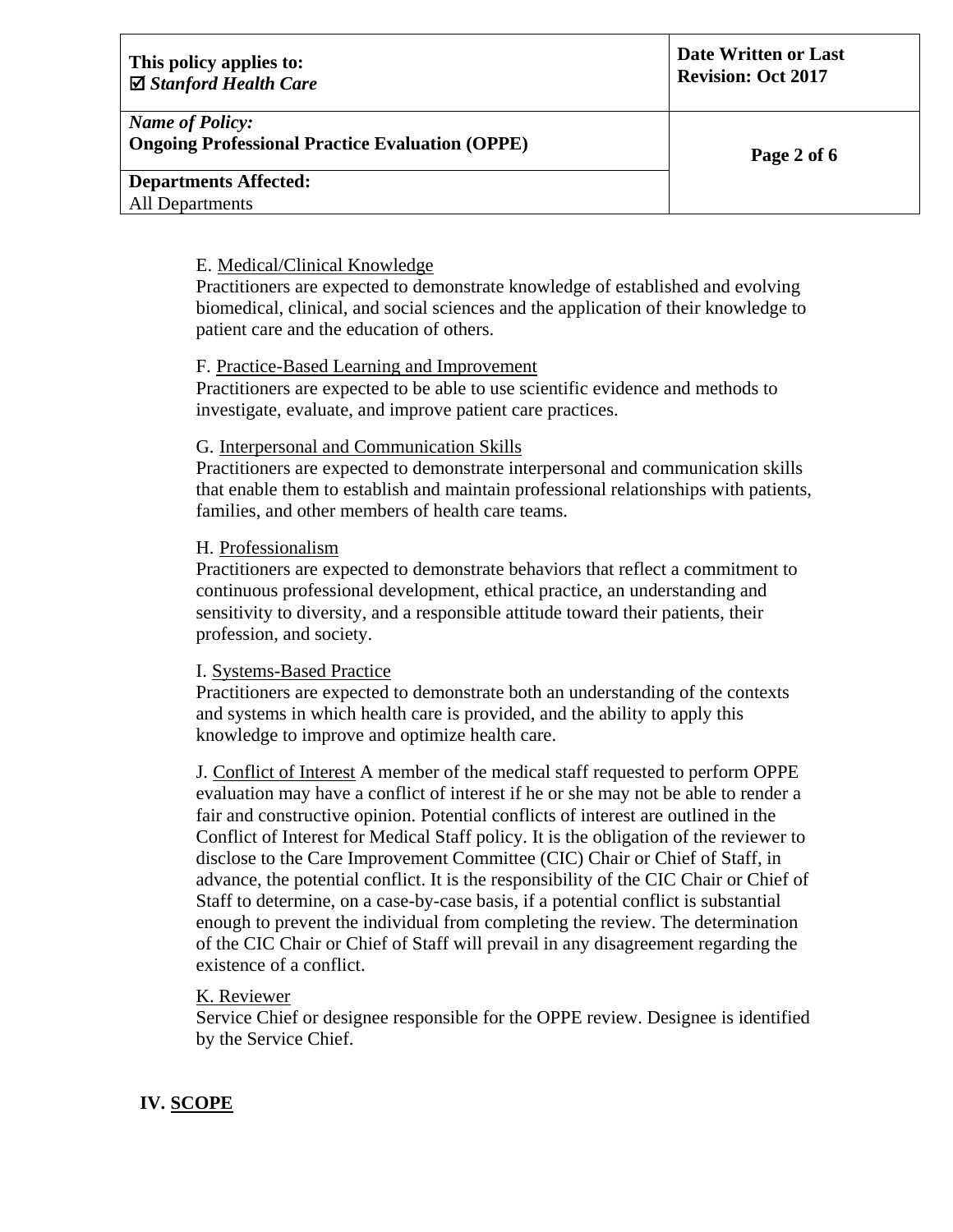| This policy applies to:<br>$\boxtimes$ Stanford Health Care                      | Date Written or Last<br><b>Revision: Oct 2017</b> |
|----------------------------------------------------------------------------------|---------------------------------------------------|
| <b>Name of Policy:</b><br><b>Ongoing Professional Practice Evaluation (OPPE)</b> | Page 3 of 6                                       |
| <b>Departments Affected:</b>                                                     |                                                   |
| <b>All Departments</b>                                                           |                                                   |

A. This policy addresses the OPPE of practitioners who are currently exercising clinical privileges at SHC. Concerns identified by OPPE may be referred to the CIC for appropriate action or may be considered through the reappointment process.

B. During OPPE under this policy, the practitioner is NOT considered to be "under investigation" for the purposes of reporting requirements.

C. This policy does NOT address the Initial Focused Professional Practice Evaluation (IFPPE) required to establish current competency of newly appointed practitioners, practitioners applying for new privileges or practitioners returning to active practice after a prolonged period of inactivity (refer to SHC Policy 'Initial Focused Professional Practice Evaluation (IFPPE) for New Providers, New Privileges).

## **V. RESPONSIBILITY**

A. Primary Responsibility: Service Chief

B. Oversight Responsibility: Medical Executive Committee (MEC)

C. Facilitator Responsibility: Medical Staff Services Department

D. Data Support: Quality Patient, Safety and Effectiveness Department (QPSED)

### **VI. DUTIES AND RESPONSIBILITIES**

A. Chief of Staff:

1. Assures that Reviewer evaluates OPPE data at least every nine months and perform the subsequent follow-up per the process outlined in this policy

2. Assist Reviewers with improvement plans when required

B. Reviewer:

1. Evaluates OPPE reports and the subsequent follow-up per the process outlined in this policy

2. Develops improvement plans when required

3. At the time of reappointment, reviews the past two years of OPPE and FPPE data (if applicable) for individual providers and considers findings in the re-credentialing process. OPPE reports will be maintained with the corresponding reappointment.

C. Medical Staff: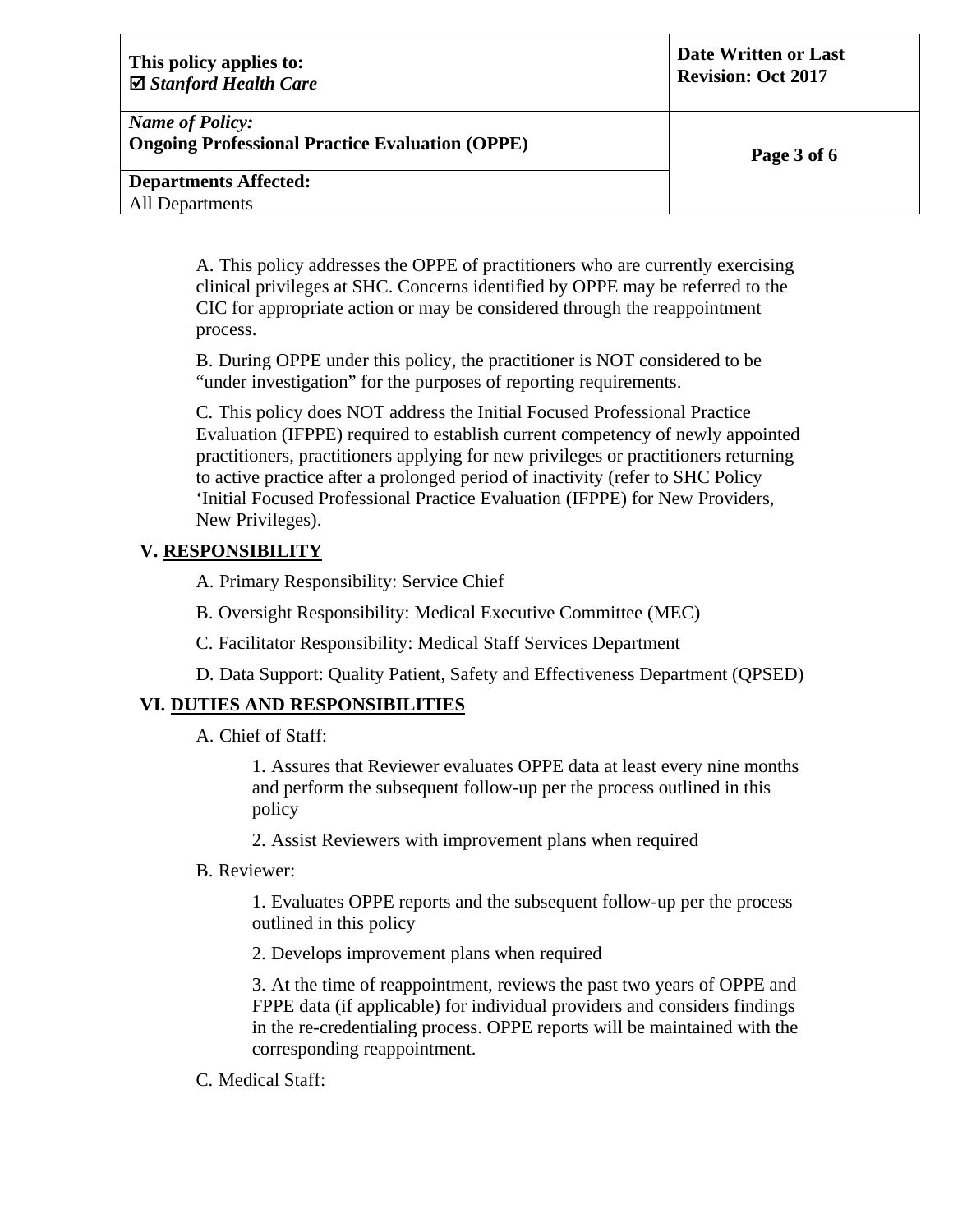| This policy applies to:<br>$\boxtimes$ Stanford Health Care                      | Date Written or Last<br><b>Revision: Oct 2017</b> |
|----------------------------------------------------------------------------------|---------------------------------------------------|
| <b>Name of Policy:</b><br><b>Ongoing Professional Practice Evaluation (OPPE)</b> | Page 4 of 6                                       |
| <b>Departments Affected:</b>                                                     |                                                   |
| <b>All Departments</b>                                                           |                                                   |
|                                                                                  |                                                   |

1. The primary responsibility of the medical staff during the OPPE process is to understand their data relative to their peers, to recognize OPPE as a starting point for identifying improvement opportunities and that it is used to understand differences in performance relative to expectations.

D. Medical Staff Services Department:

1. Coordinates use of OPPE information into the credentialing and FPPE processes

2. Coordinates notification of the OPPE review to the Reviewer (i.e., Service Chief or designee).

3. Escalate Reviewer non‐compliance and/or other concerns to the Chief of Staff or designee.

E. Quality Improvement:

1. Assembles indicator data from data systems for inclusion into OPPE reports

2. Coordinates all types of indicator data into the OPPE reports based on the current department OPPE metrics

# **VII. PROCESS/PROCEDURE**

A. OPPE Report

1. The Quality Department staff coordinates all types of indicator data, including volume data for the OPPE report based on the current OPPE metrics.

2. The OPPE metrics will continue to be refined over time to allow a thorough evaluation of practitioner performance. The report will encompass hospital-wide indicators and specialty specific indicators.

3. At the time of reappointment, the Reviewer will review the most current 24 months of OPPE and FPPE data and document the interpretation and any improvement activities for each practitioner.

### B. Practitioner Performance Feedback

1. Evaluation of OPPE reports will be conducted by the Reviewer every 9 months. A designee may be appointed if a conflict of interest is present or if additional support is needed. The Medical Staff Services Department will notify the evaluator/reviewer via email and include an attestation/questionnaire within the body of the email in support of the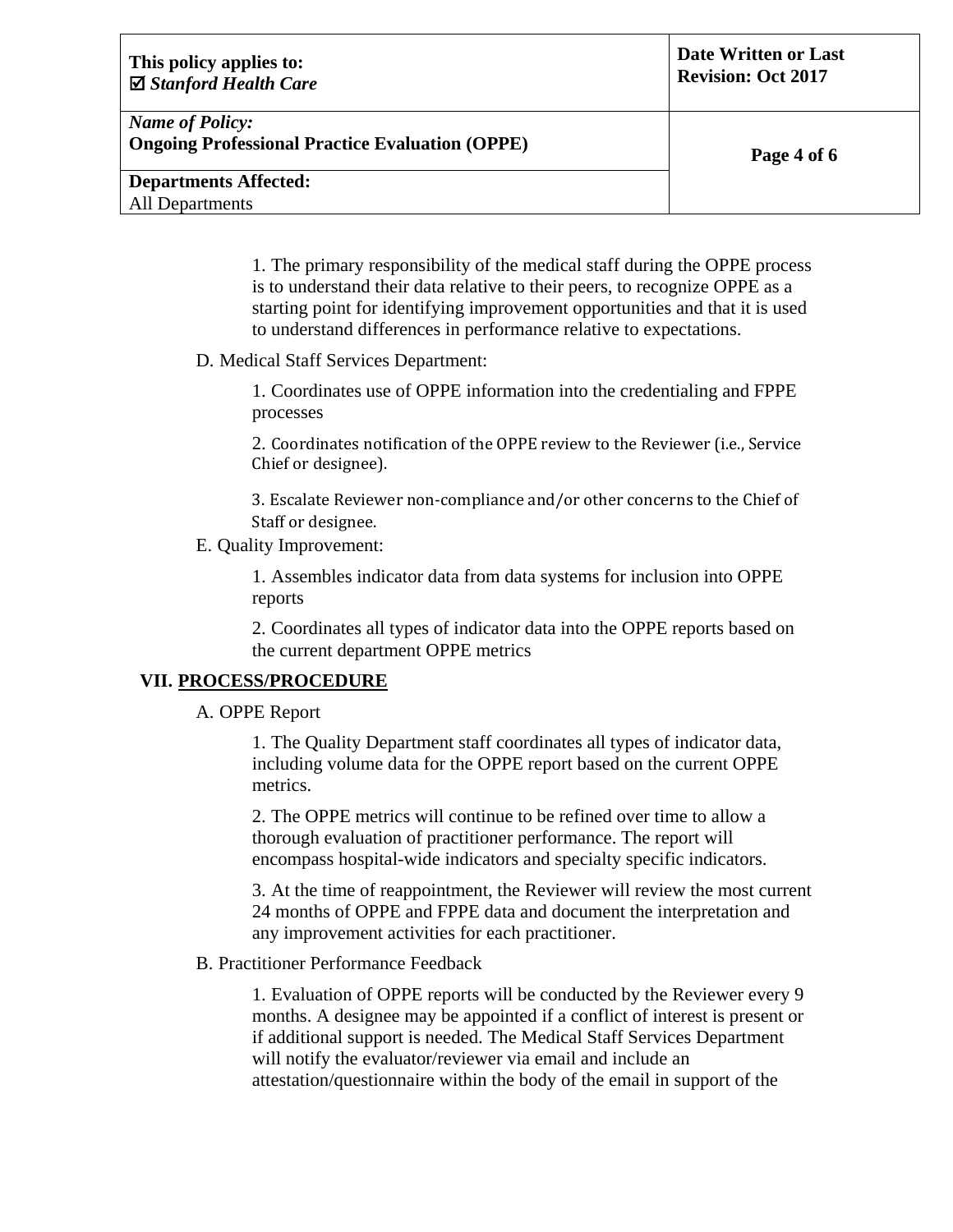| This policy applies to:<br>$\boxtimes$ Stanford Health Care | Date Written or Last<br><b>Revision: Oct 2017</b> |
|-------------------------------------------------------------|---------------------------------------------------|
| <b>Name of Policy:</b>                                      |                                                   |
| <b>Ongoing Professional Practice Evaluation (OPPE)</b>      | Page 5 of 6                                       |
| <b>Departments Affected:</b>                                |                                                   |
| <b>All Departments</b>                                      |                                                   |
|                                                             |                                                   |

review process. The OPPE reports are available for review at any time in the Statit database.

2. Reviewer will review the OPPE database, which includes all practitioners, for their corresponding service and communicate any opportunities for improvement to the practitioner. This process may trigger a FPPE.

3. Reviewer will answer the attestation/questionnaire and email response to the SHC MSSD. The email response, which includes the attestation/questionnaire responses, will be considered as a completed review and saved in a secure electronic location. The Reviewer may document conclusions based on this review. Reviewer conclusion options include but are not limited to:

a) Acceptable Performance

b) Recommend FPPE

4. The Medical Staff Services Department will track the attestation/questionnaire submissions. Reviewers who do not respond within 1-2 weeks of due date will be contacted a second time via email. and SHC MSSD will alert and/or escalate non-compliance as described above.

5. Notifications will be sent to all Reviewers within the 9-month cycle.

C. Improvement Plan Development

1. The Reviewer will determine if additional data are needed, if performance is acceptable or if a FPPE is needed.

2. If additional data are needed, the Service Chief, with the assistance of QPSED, will define the additional evaluation.

3. Following data review, if an improvement plan is required, the Reviewer will develop the improvement plan.

4. If the results of the improvement plan monitoring indicate concerns regarding competency for specific privileges or maintaining medical staff membership, the Reviewer will inform the CIC of the need for consideration for FPPE.

# **VIII. CONFIDENTIALITY**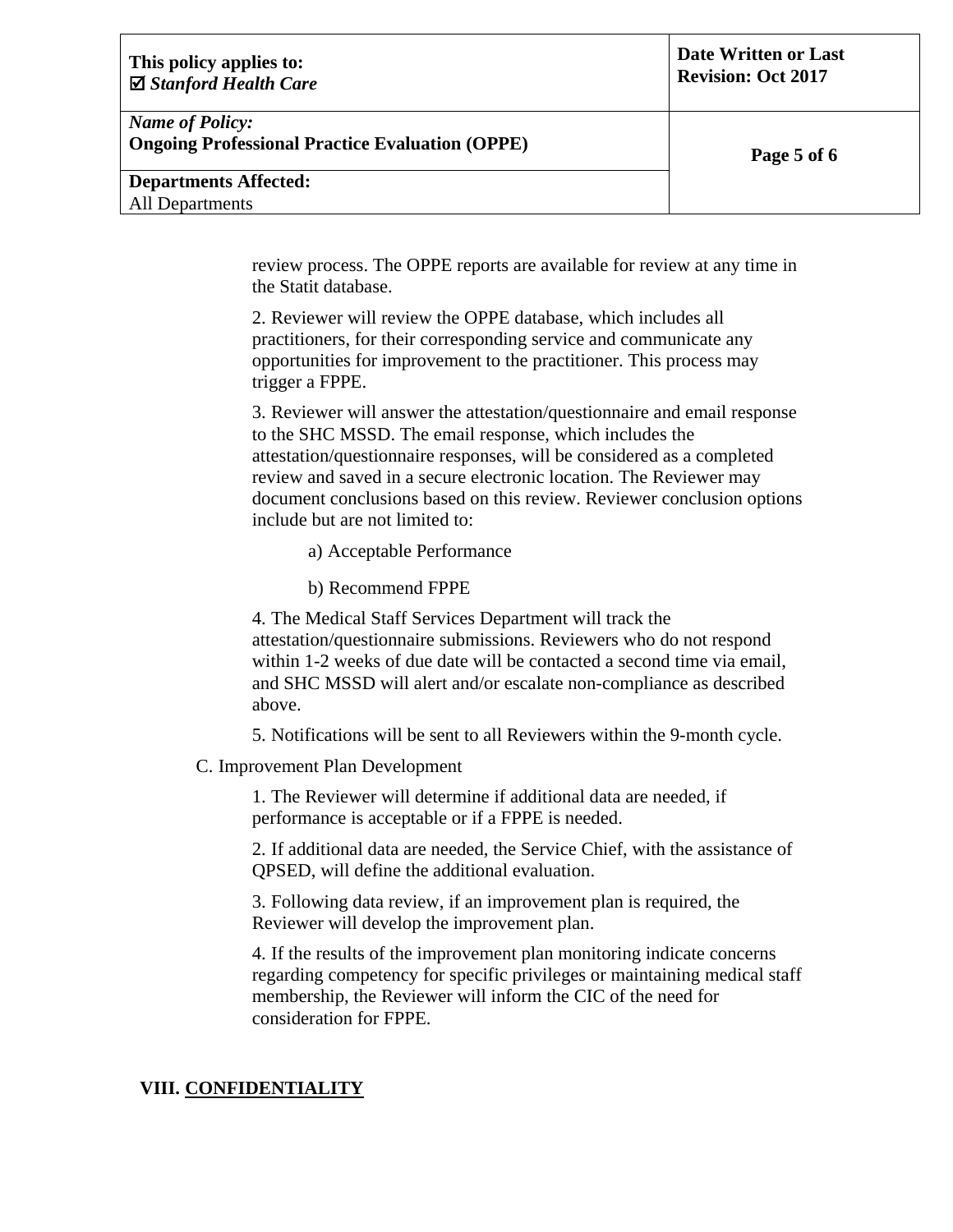| This policy applies to:<br>$\boxtimes$ Stanford Health Care                      | Date Written or Last<br><b>Revision: Oct 2017</b> |
|----------------------------------------------------------------------------------|---------------------------------------------------|
| <b>Name of Policy:</b><br><b>Ongoing Professional Practice Evaluation (OPPE)</b> | Page 6 of 6                                       |
| <b>Departments Affected:</b>                                                     |                                                   |
| <b>All Departments</b>                                                           |                                                   |

A. The following statutory language will be added to all OPPE documentation; i.e. minutes, agendas, and attachments.

1. "All OPPE documents are confidential and protected under California Evidence Code 1156, 1157."

B. E-mail communication of confidential OPPE proceedings or documentation must be encrypted and include statutory language.

C. OPPE electronic or paper documentation will be kept in confidential, protected areas. (QPSED or Medical Staff Services department)

D. OPPE information will be stored in Statit and/or a practitioner's credentials file that is available only to authorized individuals who have a legitimate need to know this information based on their responsibilities. Files may be reviewed only under the supervision of the manager of the Medical Staff Services Department or designee.

E. OPPE data will be retained permanently in the application and/or credentialing database.

## **IX. OVERSIGHT AND REPORTING OF OPPE ACTIVITY:**